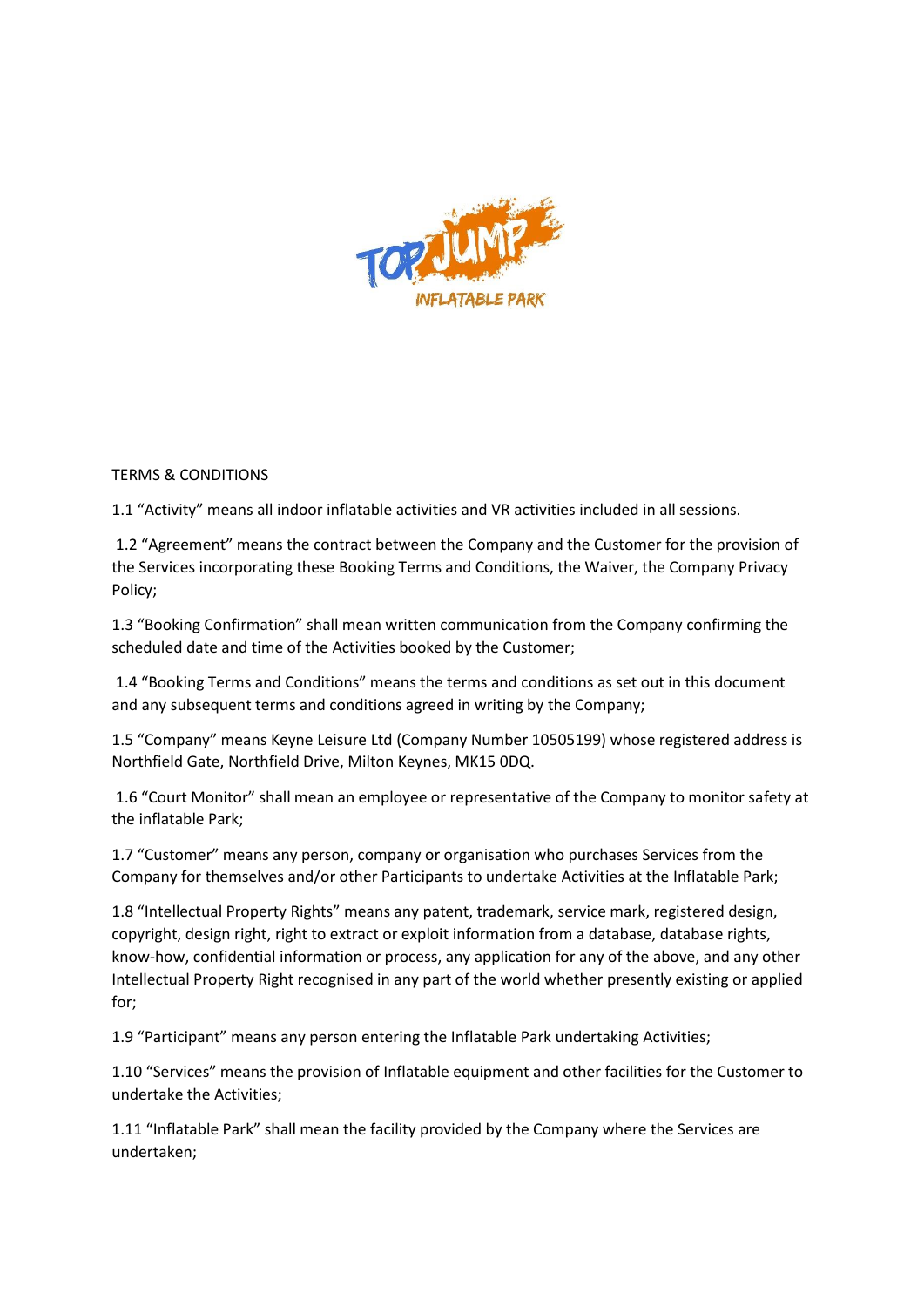1.12 "Waiver" means the acknowledgement of risk waiver form to be completed by the Customer prior to undertaking Activities.

# **2 GENERAL**

2.1 This Agreement incorporating these Booking Terms and Conditions shall apply to the booking of any Activity at the TOP JUMP Inflatable Park.

2.2 The Customer acknowledges the these Booking Terms and Conditions contain important information regarding participation in any Activity by the Customer, any Participant within their party and shall ensure that all members of their party are aware of and agree to be bound by this Agreement

. 2.3 No variation to these Booking Terms and Conditions shall be binding unless agreed in writing by the Company.

2.4 The Company reserves the right to make changes to the Services and/or any Activities that may be available for any reason.

2.5 All Participants undertaking Activities must be (2) years of age or over unless in a Tots session and a Waiver must be completed prior to undertaking any Activity.

2.6 Any Participant using the Inflatable Park facilities who is under eighteen (18) years of age must have a Waiver completed by a parent or guardian responsible for their care. Should the parent or guardian completing the waiver not be the direct parent or guardian of a Participant, the person completing & signing the Waiver declares they have the authority from the Participant's parent or guardian to sign the acknowledgement of risk Waiver and the Company shall rely on such written declaration as if this had been made by the direct parent or guardian of the Participant.

2.7 Wilful damage must not be caused to the facilities, fixtures or fittings by any Participant. If damage is caused by the Customer or any Participant attending under their Booking Confirmation, the Customer hereby accepts they shall be liable to pay for such damage (including accidental) caused by such Participant.

2.8 The Company does not accept any responsibility for the loss, theft or damage to property or belongings of the Customer or any Participant whilst attending the Inflatable Park. Money or valuables should not therefore be left unattended. Valuables can be deposited in on site locker facilities.

## **3 PRICE AND PAYMENT**

3.1 All bookings must be paid for at the time of booking at the rates and prices advertised by the Company.

3.2 The Company shall send a Booking Confirmation detailing all Activities booked by the Customer and the date and time reserved for such Activities. All booking requests shall only be deemed accepted by the Company upon issue of such Booking Confirmation.

3.3 Should any error or omission be included within the Booking Confirmation; the Customer shall notify the Company upon receipt.

3.4 The Company reserves the right to amend any advertised price or offer at any time. As much notice as possible will be given by the Company should any fluctuation in price occur.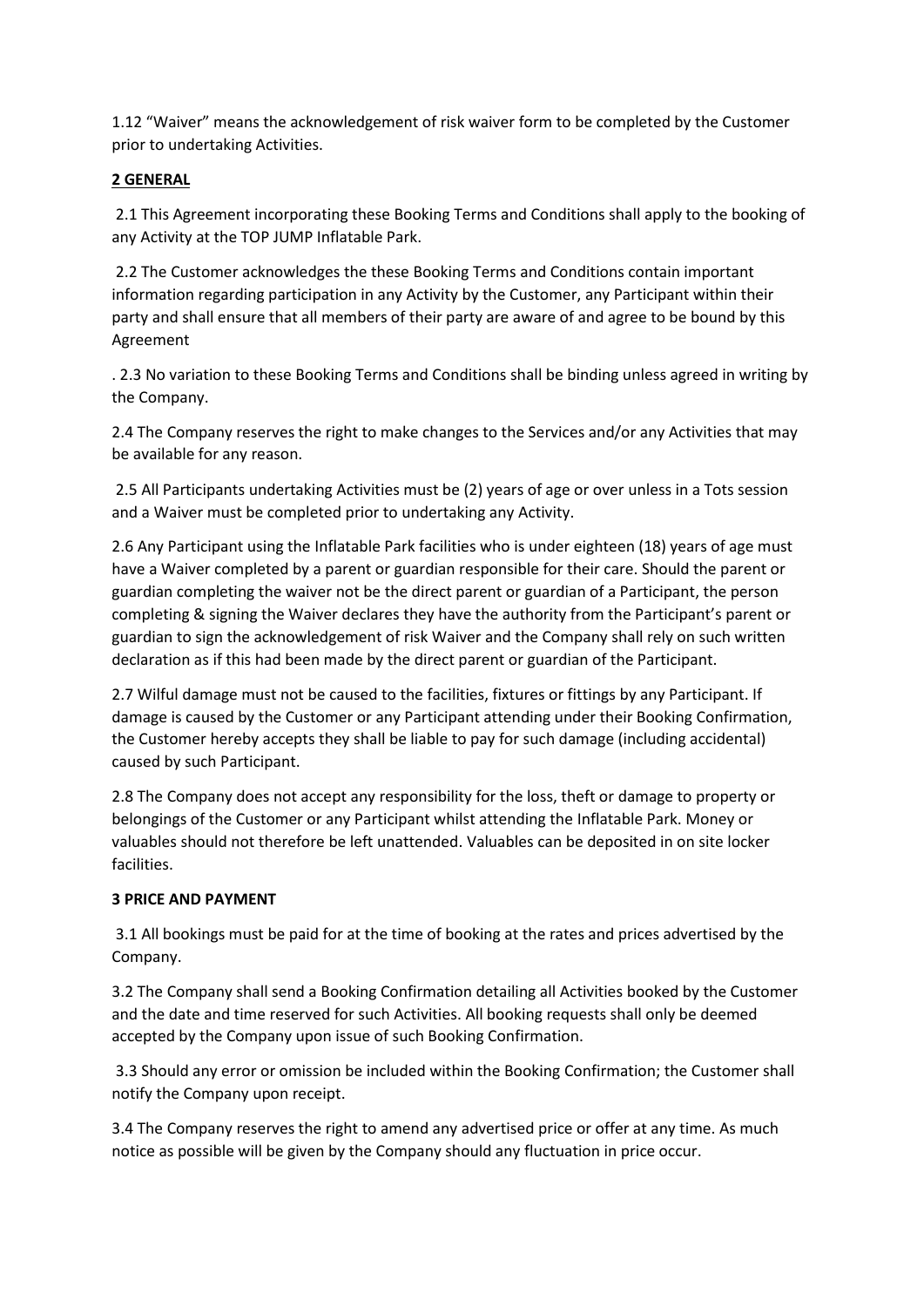#### **4 OBLIGATIONS OF THE PARTIES**

4.1 It is the responsibility of the Customer and all Participants to ensure they arrive at the Inflatable Park in sufficient time to commence any Activity at the date and time stated on the Booking Confirmation. The Company reserves the right to refuse admission for any late arrival and the Company shall not be obliged to offer any refund, rebooking or compensation in such circumstances.

4.2 Participation in an Activity is not without risk and serious misuse could be fatal. All Participants shall attend and pay strict attention to the safety video.

4.3 It is not the responsibility of the Company or the Court Monitor to supervise any Participant. Any Participant under the age of twelve (12) must be supervised by a responsible adult at all times, although such responsible adult need not necessarily be a Participant in an Activity.

4.4 The Customer and all Participants acknowledge that participation in an Activity is physically demanding and they should not undertake the Activity if they are not physically able to do so. All Participants must therefore be reasonably fit and healthy, and are subject to the age and weight (125kg) restrictions for each Activity as stated at the time of booking. The Company also recommends that any person that is or may be pregnant should not participate in any Activity.

4.5 Participants must be dressed appropriately and, for safety reasons, the Company reserves the right to refuse participation in any Activity for any Participant who is not appropriately dressed.

4.6 The Company shall use its reasonable endeavours to ensure that any Activity booked by the Customer commences at the time booked. Time for delivery shall not be of the essence of the Agreement and the Company shall not be liable for any loss, costs, damages, charges or expenses caused directly or indirectly by any delay in the delivery of the Services.

4.7 The Company shall be entitled to prevent any Participant from undertaking or completing an Activity whom, in their opinion, is acting in an unsafe or dangerous manner and/or could cause harm to themselves, others or equipment within the Inflatable Park. This includes a Participant who does not comply with the safety rules, the advice of the Court Monitor, the safety system or anyone who is deemed to be under the influence of alcohol or drugs.

4.8 The Company shall not be liable for any refund or compensation of any kind if any Participant is not permitted to, or decides not to, undertake or complete an Activity.

## **5 CANCELLATIONS**

5.1 The Customer shall be entitled to cancel a booking subject to the Company receiving such request for cancellation at least Seven (7) days prior to the date and time stated within the Booking Confirmation for open Jump sessions. Party bookings require a notice period of Twenty-Eight (28) days to receive a refund for the booking. The Company will allow the Customer to re-schedule a cancelled booking, provided the notice period within this clause has been given, however should a booking be cancelled within Seven (7) days of a confirmed booking then no refund or alternate booking date shall be given.

5.2 The Company shall be entitled to cancel a booking at any time. In the event the Company decides to cancel the Customer 's booking, it shall use its reasonable endeavours to notify the Customer as soon as possible and the Customer shall be entitled to a full refund limited to the sums paid in relation to the booking being cancelled, and no other compensation shall be payable.

#### **6 PARTY BOOKINGS**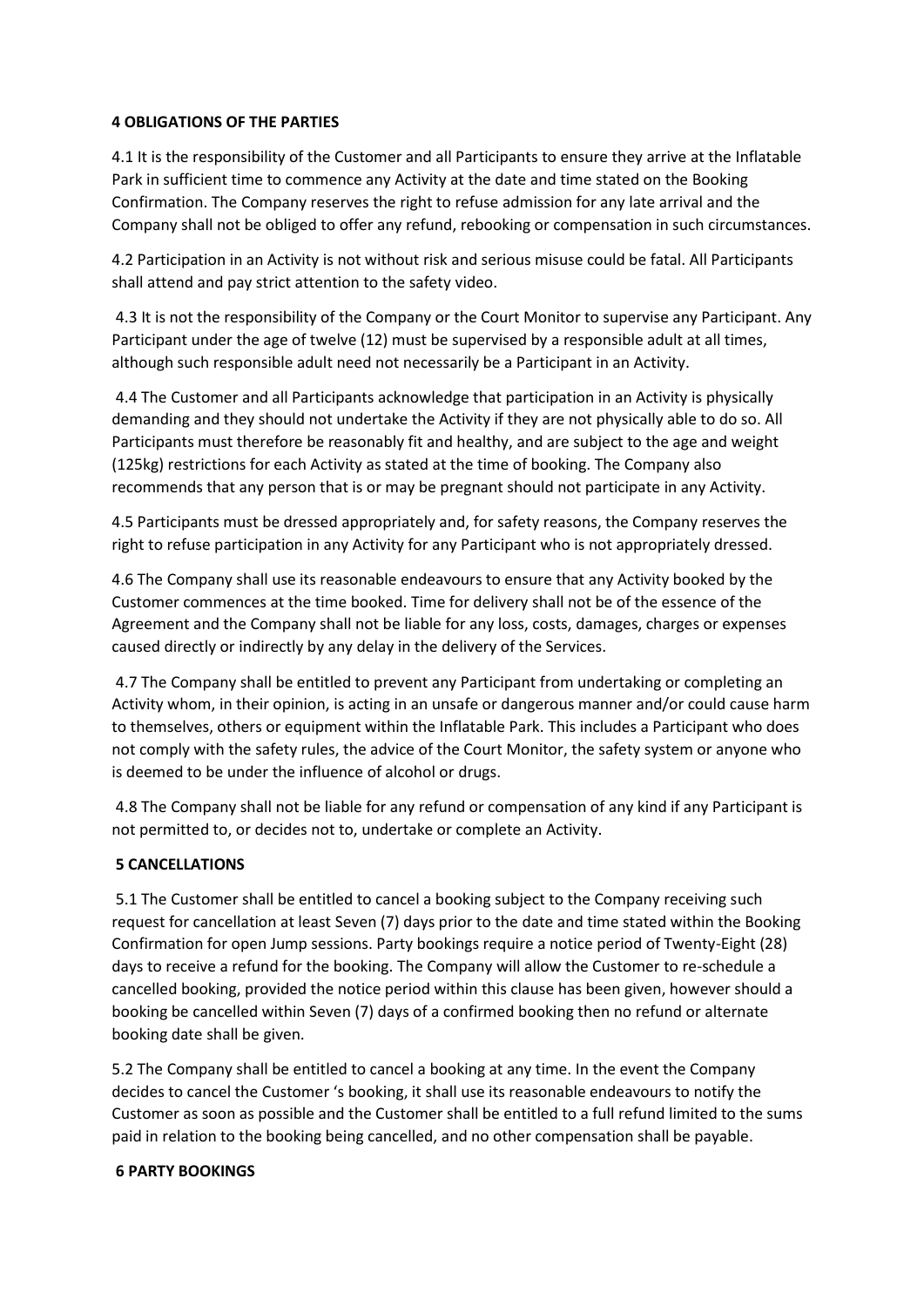6.1 Party bookings are to be paid in full at the time of booking. The Company will refund any cancelled parties, or consider date amendments, provided that Twenty - Eight (28) days notice is given prior to the party date within the Booking Confirmation, should a party be cancelled within Twenty - Eight (28) days of a confirmed party booking then no refund shall be given. The Company may, subject to availability and at their sole discretion, offer an alternate booking date.

6.2 A party area shall be reserved for a fourty (40) minute slot after the chosen hour of inflatable time. The room must be vacated promptly after this time to set up for the next party. We ask the parent or guardian of the party child stay on site at all times and are responsible for the behaviour of all children. Any behaviour deemed by the Company to be unacceptable will be explained to the parent/guardian and may necessitate the party to end prematurely. Should any member of the party group have any dietary requirements, the Company shall endeavour to cater to these needs and request the Customer to advise of such requests no later than seven (7) days prior to the party date. Additional guests can be added to a booking provided notice is given seven (7) days prior to the date of the party. Additional guests are subject to availability at the time of the request and may mean the Company cannot action your request

. 6.3 Birthday cake, candles and eating cutlery will not be supplied as part of the package, however the Company will supply a knife to cut any cake supplied by the Customer. Any decorations the Customer wishes to supply for the party is subject to the approval of the Company duty manager at the time. The Company shall not under any circumstance allow decorations to be stuck to the walls.

6.4 Pizzas, Burgers or hot dogs and cordial/squash drinks shall be included for every booking, with no alternate.

6.5 The Customer's party is required to arrive at the Inflatable Park thirty (30) minutes before the scheduled start time of the party. Upon arrival, the Customer must check in with a party host who will then explain the process of the booking. Right of admission can be refused at any time if the duty manager sees fit.

6.6 Should the Customer arrive late, they shall not automatically be granted the full hour on the Inflatables or Activity and shall be subject to availability and at the duty manager's discretion.

## **7 REFUNDS AND AMENDMENT**

7.1 Any refund due in accordance with these Booking Terms and Conditions can only be made to the same debit or credit card used to make the booking, if the card has subsequently expired, by bank transfer.

#### **8 PHOTOGRAPHY AND RECORDING**

8.1 The Company has procedures in place to ensure the safety and well-being of all its customers whilst using the Inflatable Park. Although the Company gives permission for photographic and recording equipment such as videos, cameras, PDA's and mobile phones to be used at the Inflatable Park, if the user of said equipment is not participating in an Activity at the time, the Company requires that such use is restricted to photographs or recording of only the Customer or people in that Customer's party.

8.2 Photographic and recording equipment such as videos, cameras, PDA's and mobile phones are forbidden to be used under any circumstances in the toilet areas or any other area that the Company's Duty Manager may decide upon at their discretion. The Company reserves the right to refuse permission or to withdraw permission of anyone using any photographic or recording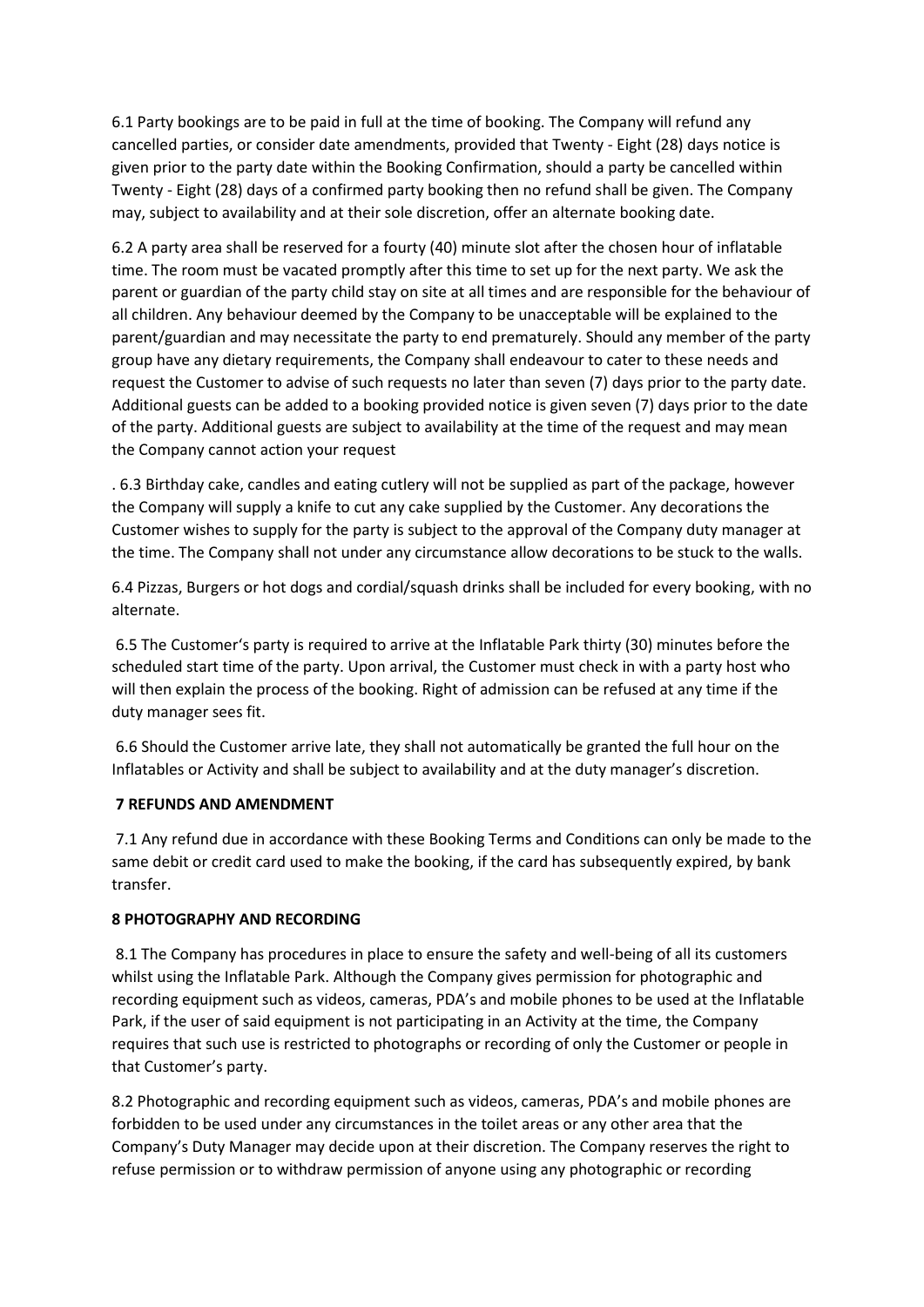equipment should the Company's Management feel that the safety and well-being of its customers has been or would be comprised. Anyone found to be taking photographs or using recording equipment which is considered by the Company to be intrusive or inappropriate will be asked to leave the premises and may be reported to the Police.

8.3 The Company requests that its customers remain vigilant whilst using the Inflatable Park and report any suspicions they might have regarding the use of photographic equipment to a member of the Company's staff.

#### **9 LOST PROPERTY POLICY**

9.1 All property coming into the possession of the Company will be dealt with responsibly with due respect for owners' rights and title. Property classified as found will, where possible, be reunited with its owner. Where the owner cannot be traced, the Company will dispose of it in accordance with this these guidelines. The Company will not deprive others of their possessions, except in accordance with the law.

9.2 A Customer is expected to report any lost property be it valuable or otherwise to the Company within a reasonable period from the date the item/s were lost. The Company will then exhaust all reasonable avenues in an attempt to locate the item/s and will contact the Customer with its findings.

9.3 Found property at the Inflatable Park will be retained by the Company for the maximum duration of 30 days, except when the items found are or include: electrical items (e.g. mobile phones, cameras), jewellery, wallets, bank cards, confidential documents, keys or any forms of identification. Any items that fall under these categories will be retained from the date found at the Inflatable Park for a further 60 days after the standard 30 days. If any found property is not claimed by the owner within the allotted times as stated, and is not suitable for repatriation with the finder, it will be recycled or destroyed where appropriate.

## **10 INTELLECTUAL PROPERTY RIGHTS**

10.1 Any Intellectual Property Rights created because of the Services shall belong to the Company unless provision has been made to the contrary in the Agreement.

10.2 The Customer and the Company shall not infringe the Intellectual Property Rights of any third party during the term of this Agreement.

#### **11 LIMITATION OF LIABILITY**

11.1 The Company shall not be responsible for the loss, or damage, of or to any property or to any person arising from the booking of or participation in the Activities.

11.2 Parking facilities at TOP JUMP Inflatable Park are available but any vehicles and their contents are left at the owners' risk.

11.3 Nothing in these Booking Terms and Conditions shall exclude or limit the liability of the Company for death or personal injury, however the Company shall not be liable for any direct loss or damage suffered by the Customer or any Participant howsoever caused, because of any negligence, breach of contract or otherwise more than the sum insured under the insurance policy held by the Company in the insurance year in which the claimant's claim is first notified.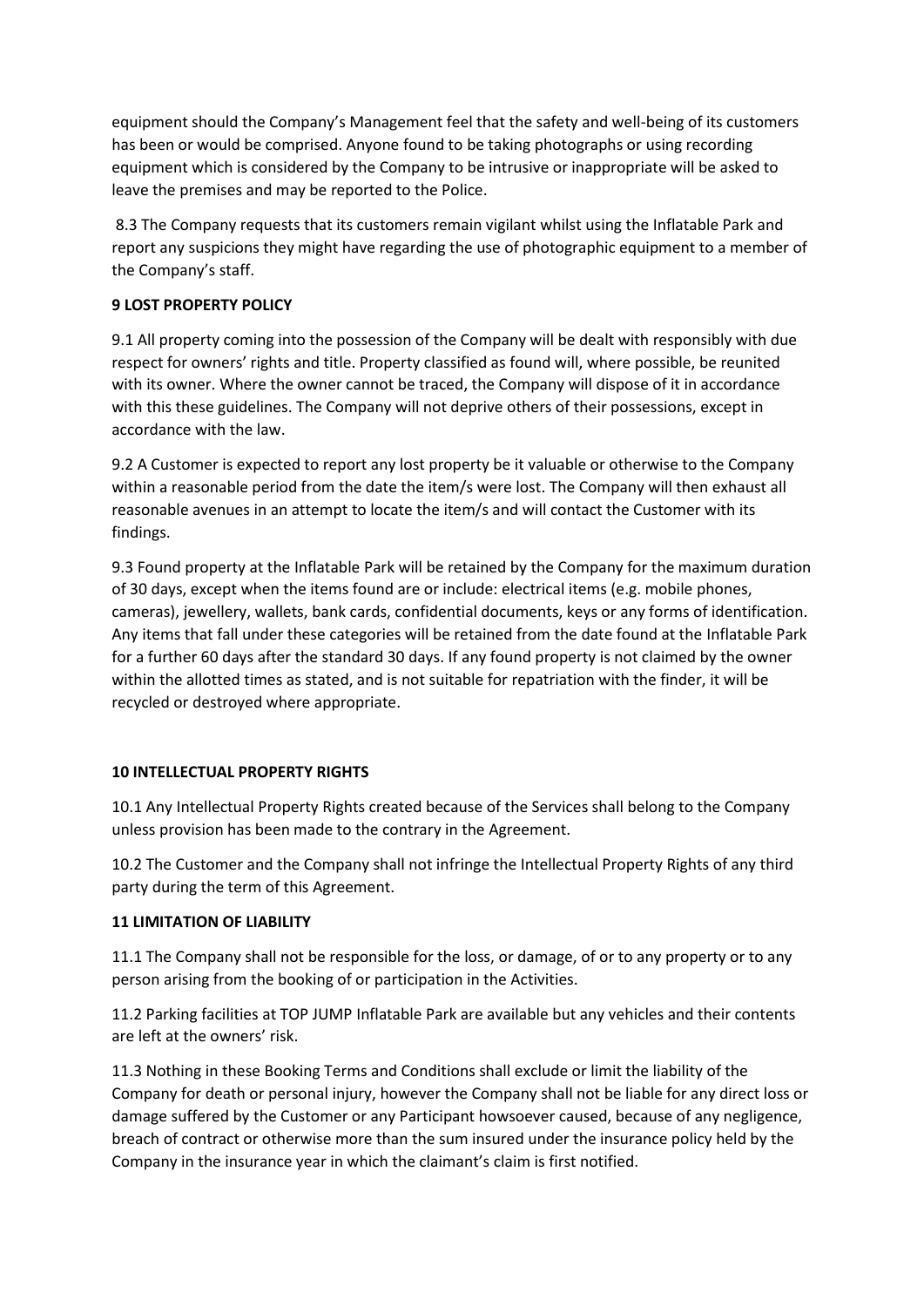11.4 The Company shall not be liable under any circumstances to the Customer or any third party for any indirect or consequential loss of profit, consequential or other economic loss suffered by the party howsoever caused, because of any negligence, breach of contract, misrepresentation or otherwise.

### **12 INDEMNITY**

12.1 The Customer shall indemnify the Company against all claims, costs and expenses which the Company may incur and which arise directly or indirectly from the Customer's breach of any of its obligations under these Booking Terms and Conditions.

## **13 TERMINATION**

13.1 This Agreement shall continue until the Services have been provided as described in the Booking Confirmation or until terminated by either party in accordance with these Booking Terms and Conditions.

13.2 The Company may terminate the Agreement immediately if the Customer has failed to make any payment due, or if the Customer commits a material breach of these Booking Terms and Conditions.

13.3 Either party may terminate this Agreement during the period of this Agreement if the other party: (i) shall become insolvent within the meaning of the Insolvency Act 1986, (ii) has appointed a receiver, (iii) has been subject to a winding up petition, (iv) enters any arrangement or composition with its creditors, (v) passes a resolution to cease trading or actually ceases trading, or (vi) subject to being an unincorporated body, is dissolved or declared bankrupt.

### **14 FORCE MAJEURE**

14.1 The Company shall not be liable for any delay or failure to perform any of its obligations if the delay or failure results from events or circumstances outside its reasonable control, including but not limited to acts of God, strikes, lock outs, accidents, war, fire, breakdown of plant or equipment or shortage or unavailability of raw materials from a natural source of supply, and the Company shall be entitled to a reasonable extension of its obligations.

#### **15 THIRD PARTY RIGHTS**

15.1 Nothing in these Booking Terms and Conditions intend to or confer any rights on a third party and the Contracts (Rights of Third Parties) Act 1999 is excluded.

## **16 ASSIGNMENT**

16.1 The Customer shall not be entitled to assign its rights or obligations or delegate its duties under this Agreement without the prior written consent of the Company.

#### **17 SEVERANCE**

17.1 If any term or provision of these Booking Terms and Conditions is held invalid, illegal or unenforceable for any reason by any court of competent jurisdiction, such provision shall be severed and the remainder of the provisions hereof shall continue in full force and effect as if these Booking Terms and Conditions had been agreed with the invalid, illegal or unenforceable provision eliminated.

#### **18 GOVERNING LAW**